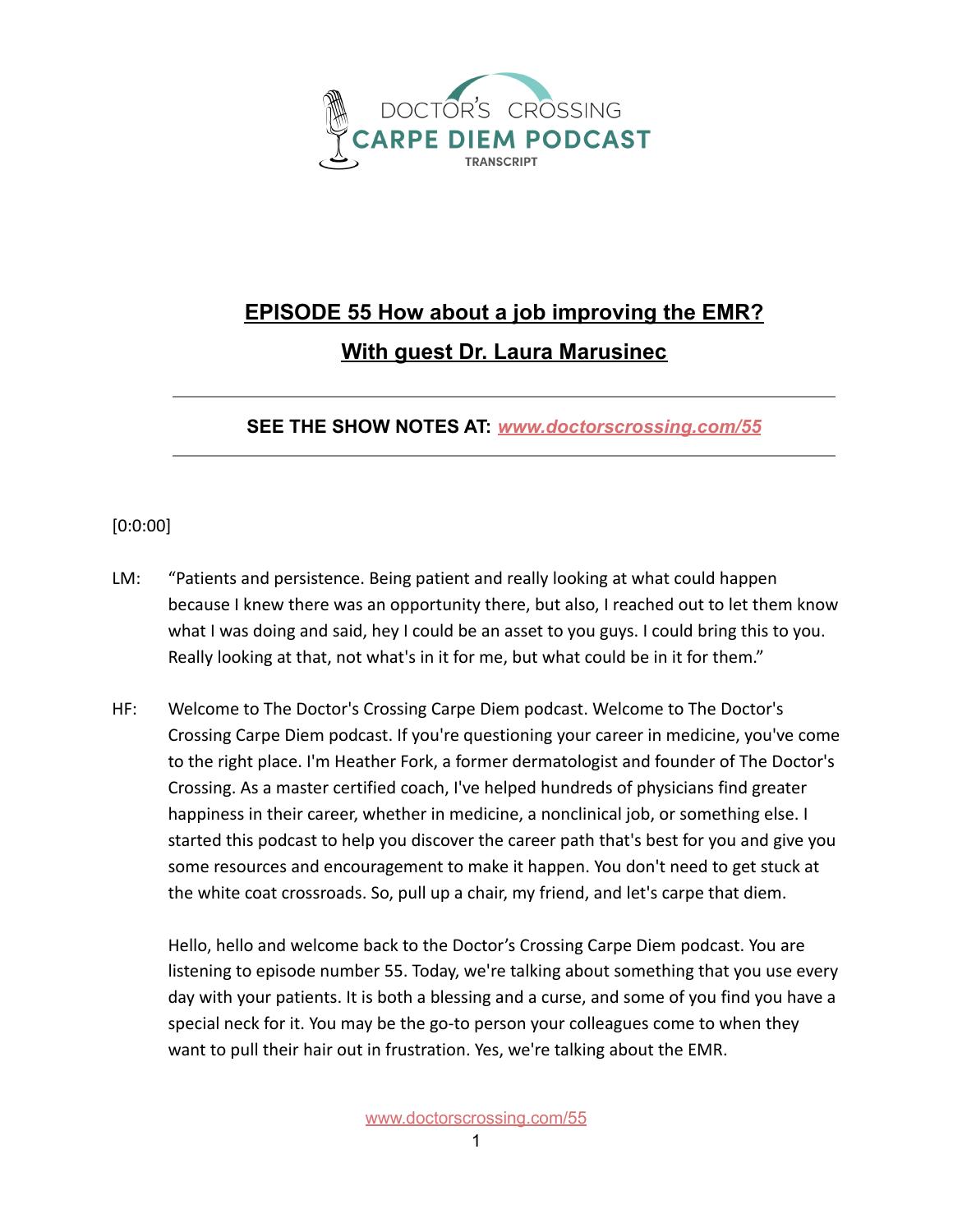

We're going to be looking at nonclinical opportunities with the EMR, which more broadly is referred to as the field of informatics. Our wonderful and energetic guest today is Dr. Laura Marusinec. She's a board-certified pediatrician who's been clinically active for over 23 years. We're going to learn about her portfolio career, where she combines working in informatics while still seeing patients and doing some medical writing on the side.

Laura will be sharing some key tips for those of you who are transitioning as well as actionable advice for anyone interested in working in the area of informatics and the EMR. Without further ado, let me warmly welcome Dr. Laura Marusinec to the podcast. Hi Laura, how are you?

- LM: Hi, Heather. I'm doing great.
- HF: It's wonderful to have you here. It's been a while since you were coaching with me and your story is going to be very helpful and inspiring to a lot of the listeners.
- LM: I hope so. Thank you.
- HF: Yes. We first were in contact back in 2014. Can you take us back to that time and tell us what was going on?
- LM: Sure, Heather. Thank you. In 2014 I was working in an urgent care clinic for pediatrics and I got there after working in a general pediatrics clinic for about seven years and realized pretty quickly that that really wasn't a fit for me. I was getting burnt out way too soon. I ended up working with a friend of mine and found out that I could actually work with her in her dermatology clinic, seeing her pediatric patients, doing some lasers.

And I really enjoyed that, but wanted more. I ended up pursuing and finding a pediatric dermatology research fellowship out of state. But that also wasn't quite the right fit for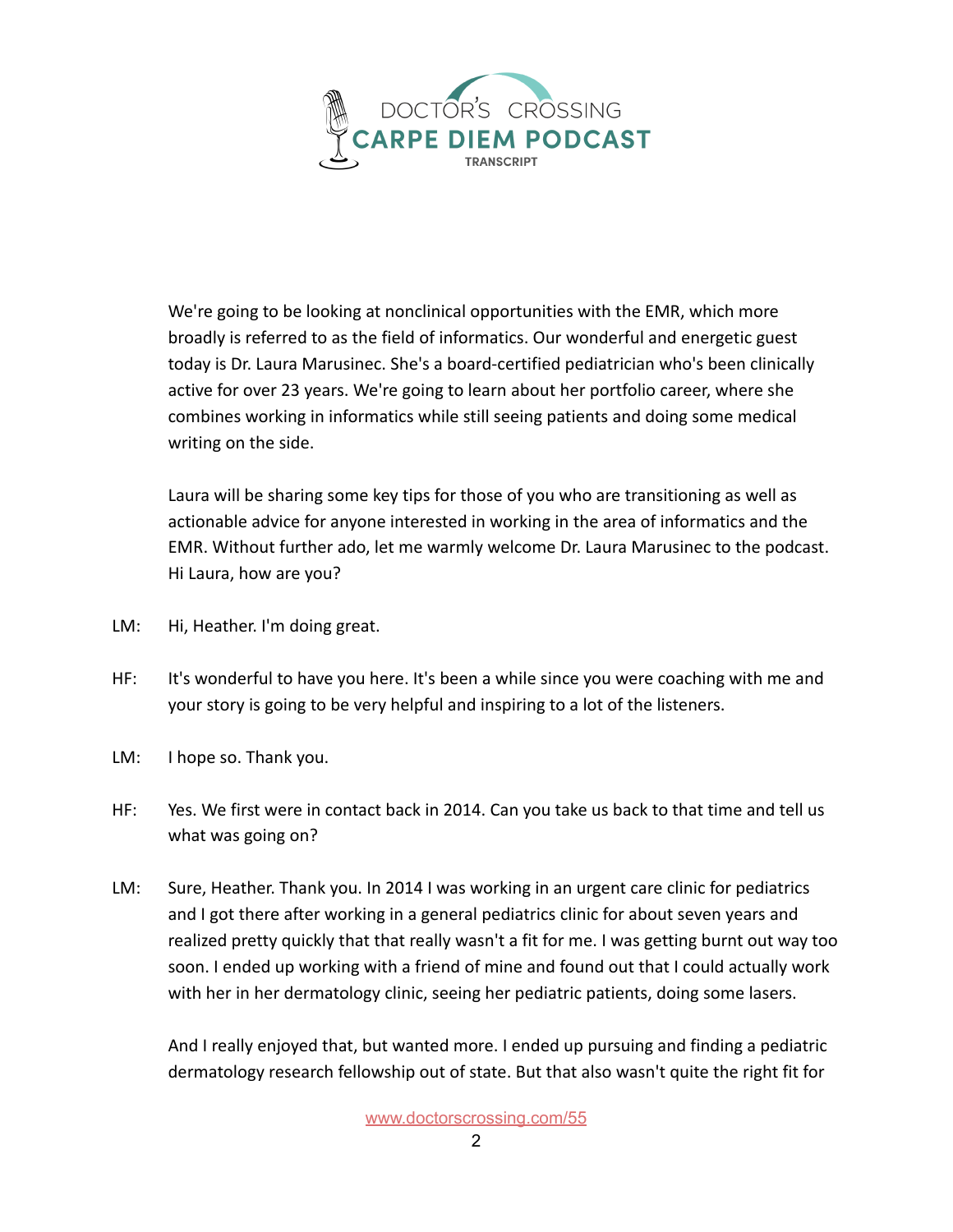

me as well. I came back to Milwaukee after completing that and joined a dermatology clinic that I kind of had a personal connection with, who was able to lead me to that direction.

And unfortunately, there's a lot of "unfortunatelies" in my path but luckily there's some great "fortunatelies" coming up. Right. But unfortunately, that clinic, there were some internal issues going on with that clinic and I ended up needing to leave that clinic. And then I entered what I kind of called the "nowhere" zone.

- HF: Nowhere. Not "no war zone" but "nowhere".
- LM: Yeah. And in 2011, 2012 where I wasn't board certified in dermatology, but I also hadn't done primary care pediatrics in over five years and was finding roadblocks, even getting back into a field that I didn't really want to get back in.

Fortunately, I found an opportunity in urgent care with the hospital that I trained at. It was an opportunity for me to get back into pediatrics, but also it was part-time and I was able to look at some other non-clinical opportunities. And this eventually also led me to my current career.

HF: I love that you're telling this story, Laura, because a lot of people think that these transitions sort of fell into people's laps. "Oh yeah, it worked out for them, but it would never work out for me." And you paint this picture that you really were in a tough place where you felt you couldn't go back to what you had done and what you had tried out wasn't really working.

And when you're five years out of practice, it can be dicey to get back into clinical medicine, but you did it through this urgent care position. This is a great springboard to how you took the situation here and found something that actually ended up really working for you.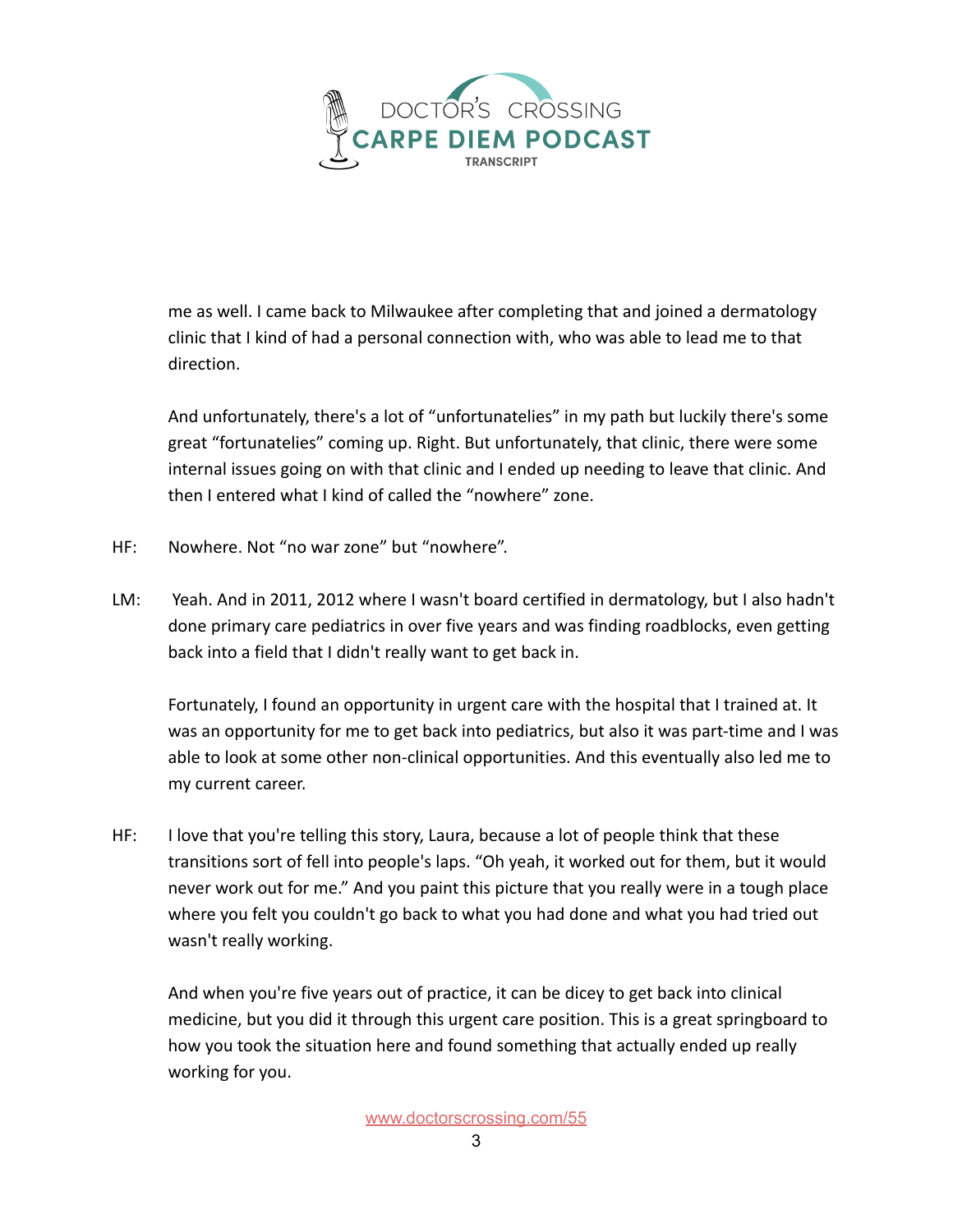

Now start connecting the dots of how this working in urgent care led to informatics in the EMR.

LM: Yeah. That doesn't seem like a natural springboard, does it? Yeah, I was definitely in some rough places and I did get some lucky breaks, but I think if you look at anybody, there's always some lucky breaks and it's not always just luck. It's sometimes putting yourself in the right place to have those lucky breaks and making those connections.

The good news is the pediatric clinic that I worked at in the past, I did use Epic, which is the electronic health record that a lot of you are familiar with. And so, when I started urgent care, we were just about to go up on the electronic health record and it happened to be the same one. One of my big bosses basically had identified that and asked if I was interested in helping our hospital and urgent care clinics go live with this new electronic health record. And I jumped on that opportunity. Actually, within minutes of getting that email, it was like, "Yes this is great. I would love to help."

Basically, there was a role called an activation support champion that I think is a familiar role that it's not really any official credentials necessarily, but you get trained with your hospital and learn some of the tools to help your clinic or your hospital go live with the electronic health record.

But I also took it even further instead of just doing the basics. I partnered with one of the official analysts or trainers and asked him if I could spend a little more time with him and learn a little bit more. Even then I was kind of looking at what else I could do. I did that role. And then luckily, I had to also reach out to my medical director where she had reached out to me. Since I took on that role, how could we continue some of the work that I was doing and even expand it?

HF: You make some really great points here, which are, you look for additional opportunities. And you also didn't talk yourself out of things saying, "Well, I'm not the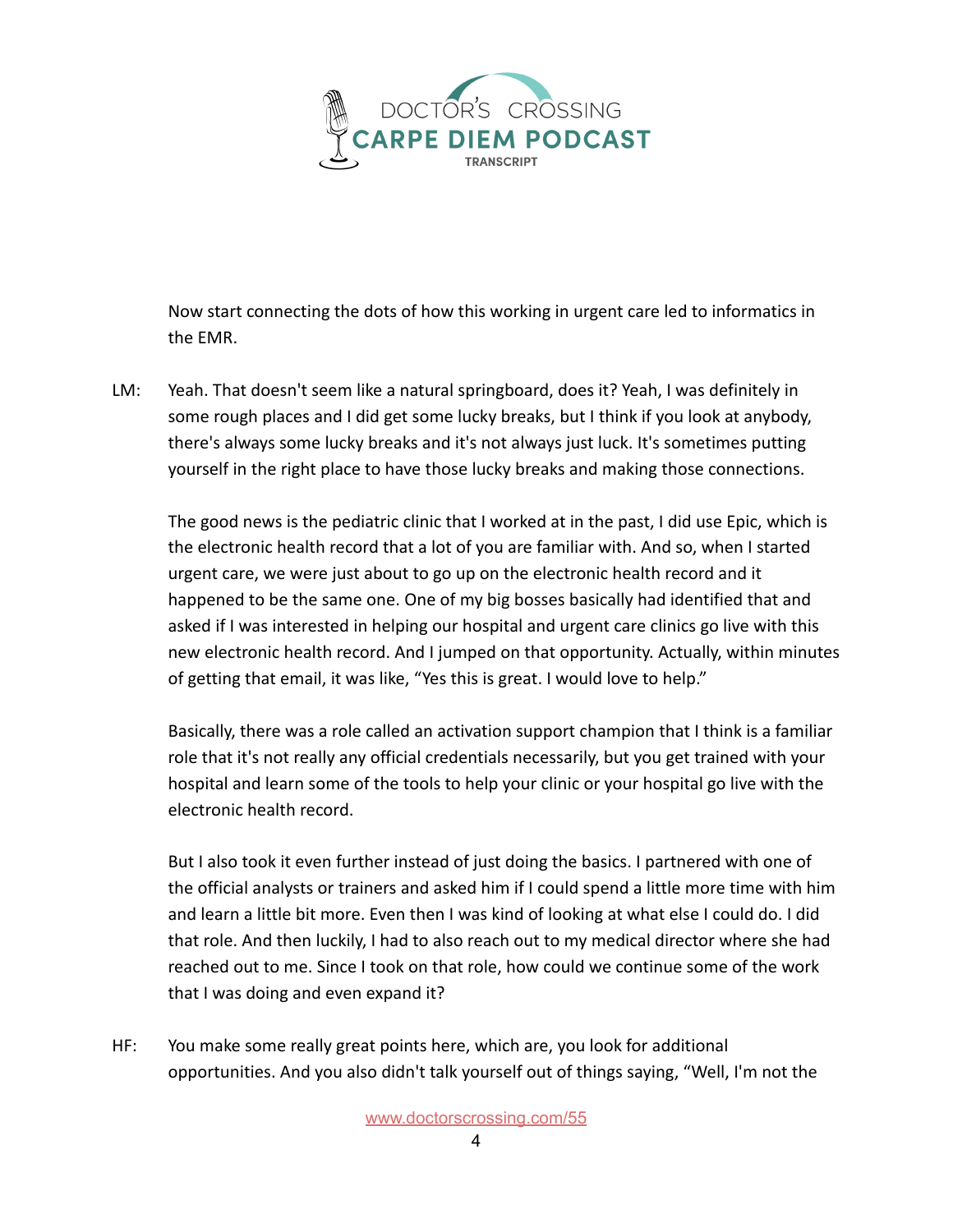

expert here. There are probably other people. Why would they choose me?" You just said "Yes" right away. And then without someone putting another opportunity on your plate, you said, "What else can I do? Can I talk to the trainer and learn more and show that I'm really interested?"

LM: Yeah, exactly. The next year, the following year, some other parts of the hospital went live. And so, I was able to again, reach out and help them as well. Not only with urgent care, I was able to do it again. And so again, putting myself out there and getting more education and also making those connections.

Working with my medical director, we had a role where I would help build some of the tools. I couldn't do the official work, but I could do the pre-work and then work with an analyst. And that's when I started to realize that, "Maybe there's even more that I could do." I was doing this kind of as an independence or an outside role for my urgent care. And I would get paid per our independent kind of work salary on that. Just part-time, just a few hours here and there. But I kind of realized that maybe that could be more.

I looked in with our hospital and I heard that there was something called the provider builder program. I reached out to our CMO, which is the Chief Medical Informatics Officer. And there were six providers at that time who were doing that role because they had already been with children before we went live. This was already in place before I kind of came on. I reached out to him and asked to learn about it a little bit and asked if they were expanding. And at that point they weren't. I just made sure to let him know that if this did expand, reach out to me right away.

And in the meantime, I continued doing the work I was doing to really try to branch out, do as much as I could. And I also started looking at what else. If this didn't turn into more, what else could I do? I started looking into some medical writing and found some different resources. I think that's about when I met you, Heather. When I was kind of starting to look at health informatics and doing some of it, but wasn't quite there. And I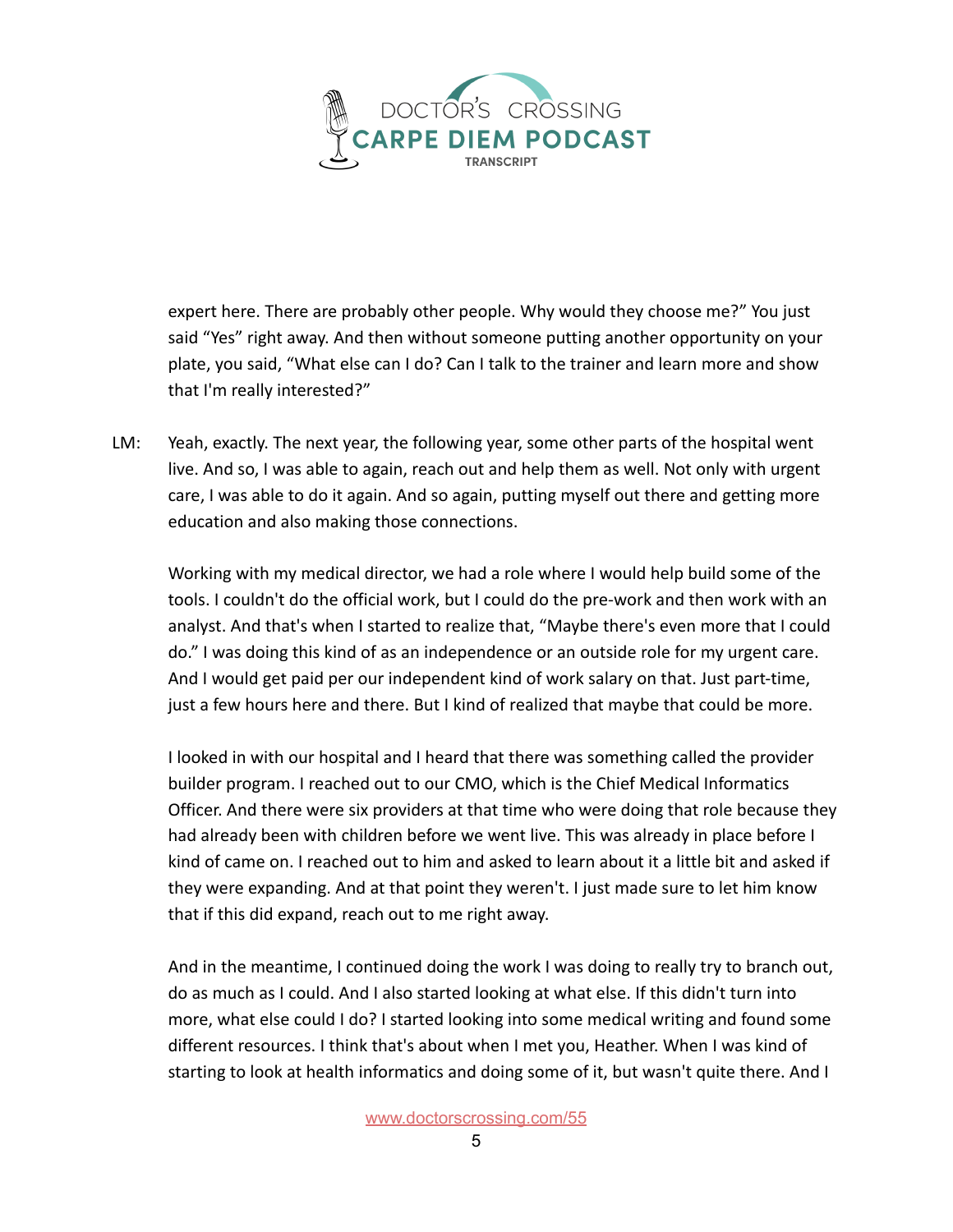

started doing some medical writing and was looking at maybe doing some teaching online. You were helping me focus on what I am doing here? How do I make this work? I had some ideas, but I wasn't quite there.

HF: Yeah. I remember that time. I remember when you reached out to show your interest and then there was a long waiting period. I think you were even told "Yes, we can use you potentially." But even after that, there was a lot more waiting.

I just want to also emphasize here how when things were moving ahead, but yet you still weren't where you wanted to be, you didn't just sit and wait. You even looked into medical writing, you looked into teaching and you bring up illustrating how clarity comes from action. We can sit there and analyze things till we're blue in the face. "Should I do this? Should I do that?" But at some point, if you just get into action, things start to happen because the universe can work with you. They say an object in motion tends to stay in motion. Things can happen just because you're being more dynamic. But I think this is a really neat point about your story.

- LM: Yeah. Thank you. Yeah, I'm definitely someone who keeps moving. We talked about patience and persistence. Being patient and really looking at what could happen because I knew there was an opportunity there. But also, one was being persistent and not just saying, "Well, they'll let me know if something comes up." I reached out to not only the CMIO but also other leadership to let them know what I was doing and said "Hey, I could be an asset to you guys. I could bring this to you." Really looking at not what's in it for me, but what could be in it for them.
- HF: I'm sorry to interrupt you, but that is another really great point. It's making it about them. And of course, it's about you. It should be about you, but when you put it in language "that's about them" that speaks to them, motivates them.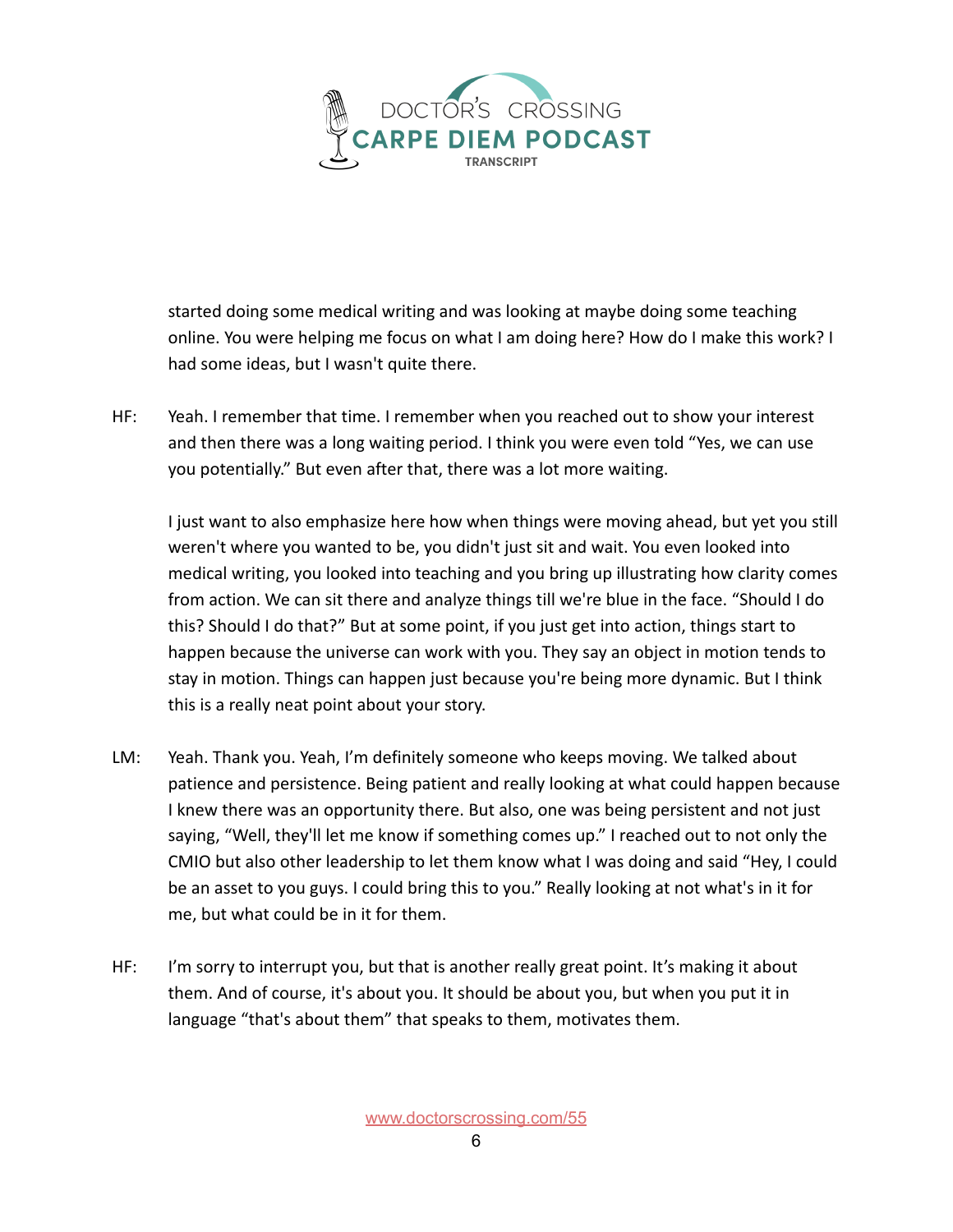

LM: Yeah. Thank you. And with urgent care, we were doing some great things. We have a large primary care clinic as well, or a group of primary care clinics. I had friends that were working there and we had connections with them. I kind of reached out to say, "Hey, what we're doing in urgent care, we could be doing for primary care." And boy, I could sure do it better if I had more of an official way to do that.

And so, finally, it was a couple years of really doing some medical writing and doing other things and continuing to kind of bug them. I don't say I bullied them into doing this with me, but you're reaching out every three to six months and just kind of saying, "Hey, where are we? I'm doing this and what else can I do?"

They decided to expand that physician or provider builder program. And again, same thing, within hours, I jumped on it. I got the email and was like "Yes. When is the first class I could take?" I signed up literally that day probably for the classes. And Epic might be the one everybody uses, so I can only talk about that, but to do the role that I did, I had to do it through my hospital, but also at Epic. It was kind of a partnership that you had to have.

- HF: Just to clarify, you did this additional training at Epic on the Epic campus, but you needed to be sponsored through your hospital, through the program. You couldn't just go and do that on your own.
- LM: Exactly. And that's why I had to wait, even though that provider builder program in classes looked perfect for me, I can't just go to Epic and do that. There are roles that you can do through Epic. And I even looked at that at some point until things came through in my hospital. But right, it has to be kind of partners and you have to get that approval to do that. Yeah.
- HF: This is a great story of, like you said, persistence and patience combined. And you were able to get into this role. Tell us what your week looks like combining this work in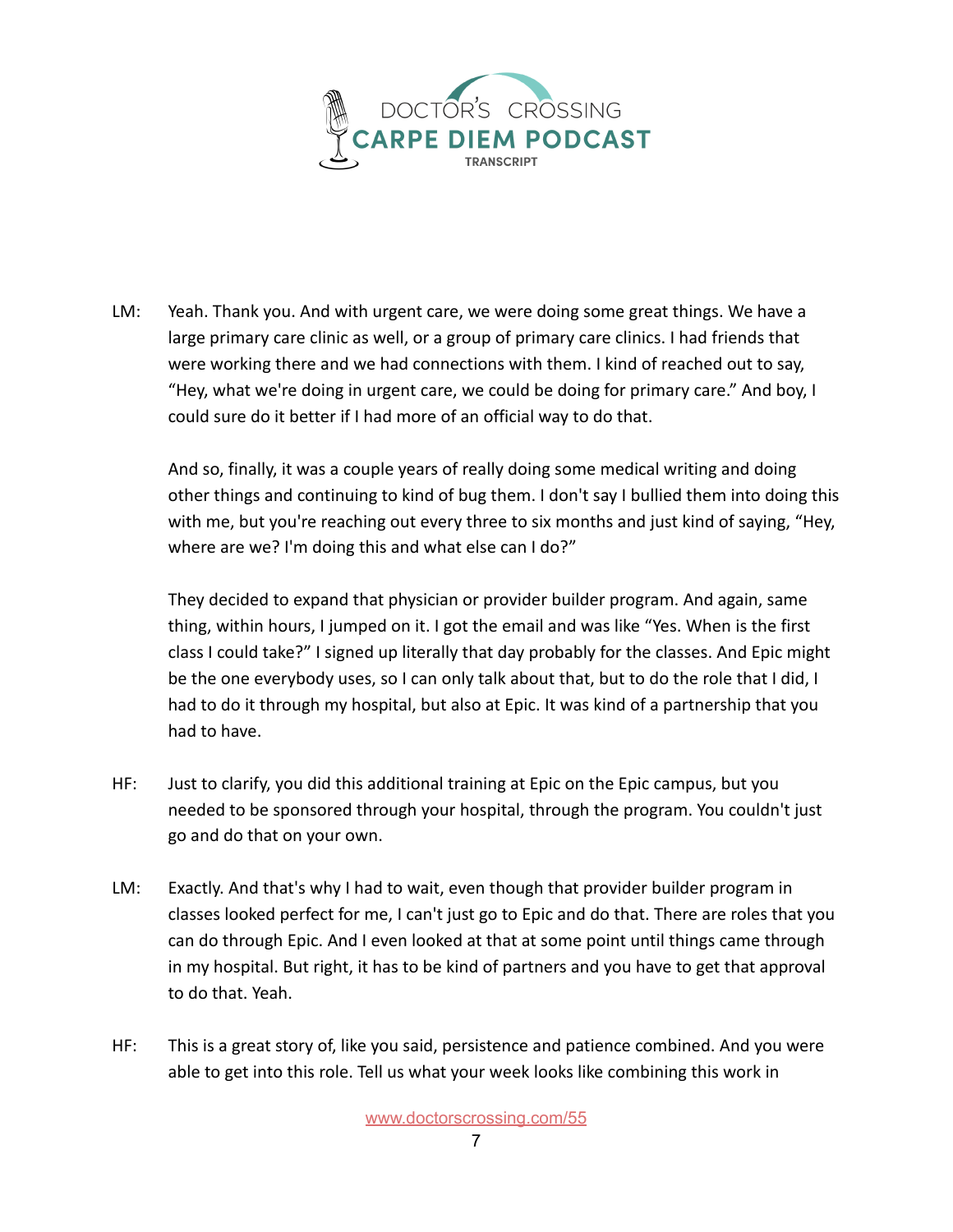

informatics and also still being clinical and doing a little medical writing. Just briefly, what does that picture look like?

LM: It's interesting. I love it but you have to have that personality that you don't mind being a little bit pulled in a lot of different directions. Also, with the pandemic, no longer going into office. Going into the office for this role. You have to be able to live a little bit with the lack of structure and you have to be able to navigate that, how do I plan my week and how do I even plan my day.

I do urgent care about one shift a week. And I think that's really important for the role I am in. Though there are some people that maybe don't need to continue clinical if that's not something you want to do. But for me to build the tools that I build and use them, and I also train providers on them. So, that is another part of my role. I need to continue to practice. But my main focus is working with the electronic health record.

I basically have some meetings that I attend each week. I don't live in a silo. I work with our quality teams. I work with our leadership and I love that. I love all the connections that I've made. I'm not just writing programs or doing billing. I'm part of a bigger team, which I love.

I have meetings during the week that I attend mostly by Zoom nowadays. I do some training with new providers and support with other providers that we do usually by Zoom or sometimes in the clinic. A lot of times it's just me carving out time during the week to do the build.

And the great thing is, what I love is that it's flexible. I'm a point six role for this, but I could be full time I think if I wanted to. I got also lucky that my hospital allowed me to do that. But I basically can carve out time that I want to do some build work. I can take a break for lunch, take the dog for a walk, come back and work later. I really love it. The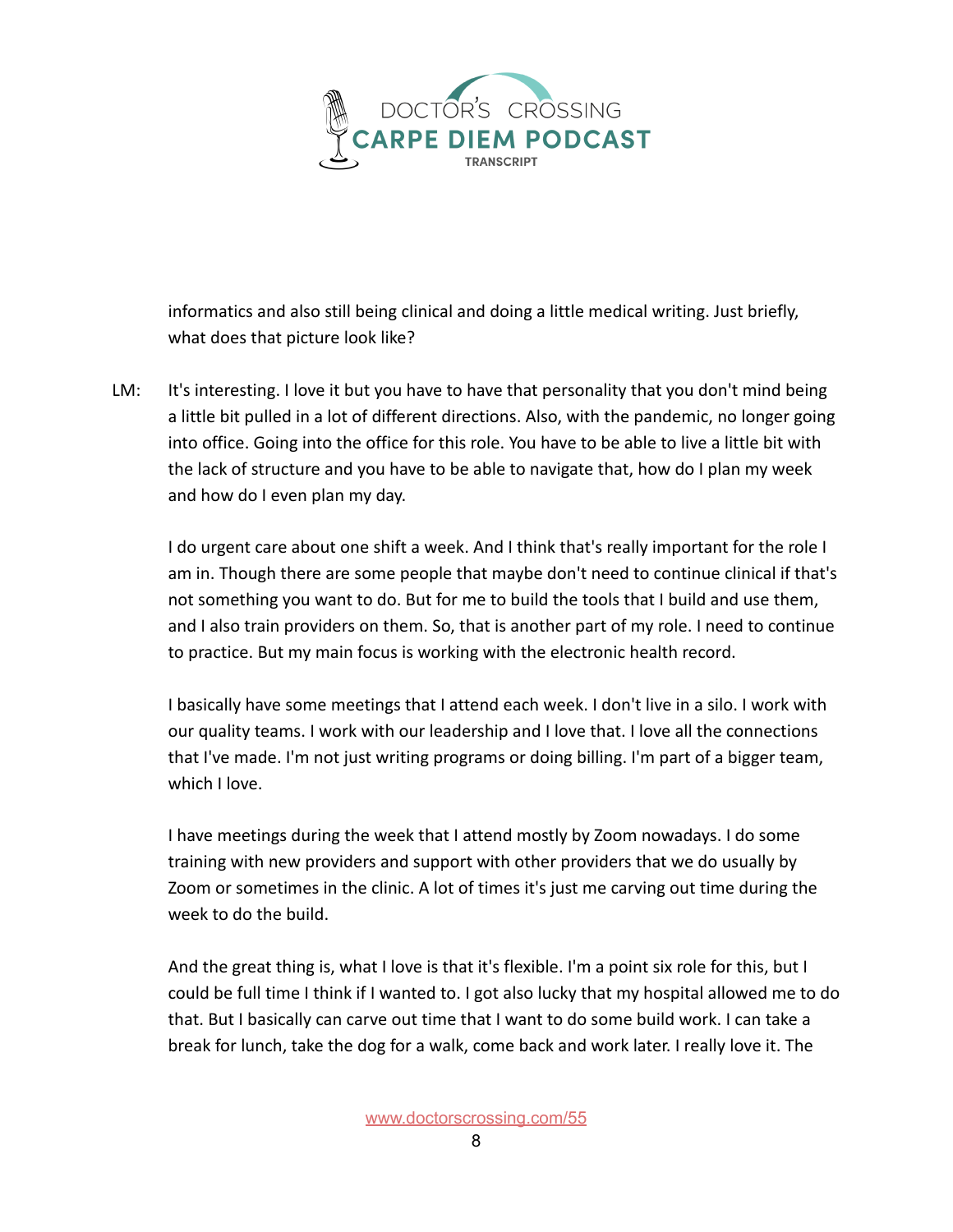

work life balance is so much better than most of us in primary care or in medicine in general.

- HF: Yeah. I'm curious if you look back, would you have imagined when you were in pediatrics that you would've gone into informatics? Did you have a special computer savviness about you or interest in the EMR at that time?
- LM: Absolutely not. I think it was an opportunity and I started really in from the teaching part. I always like teaching. And a lot of us in medicine were used to working with residents and medical students and teaching our families, especially those of us in pediatrics or primary care.

For me, it really was the teaching part that I latched onto and then found that boy, there's a cool role where I can be involved in the tools that we use and helping create tools that help not only myself and the providers I work with, but provide for efficiency, but also for quality and to do the right thing. It really fits my personality more in that I love to teach. I love to help us do the right thing.

And then it turns out I actually did like luckily doing the build work. I remember there was a point when I was looking in the class going "Oh, can I do this even? Do I want to do this?" And then luckily as I did the projects and started doing some work, I was able to find out that a lot of still uses my clinical knowledge.

And there are different focuses. I really focus more on the clinical tools, but there are physicians that do more of that technical role. They do more of the fancy build with a lot of rules or a lot of them pursue the CMI role, and really look at the leadership more.

There are a lot of opportunities. I like to be in the trenches, doing the work and doing the training, but there's a lot of people who do more of the technical work or the leadership roles. And there are a lot of opportunities for all of that.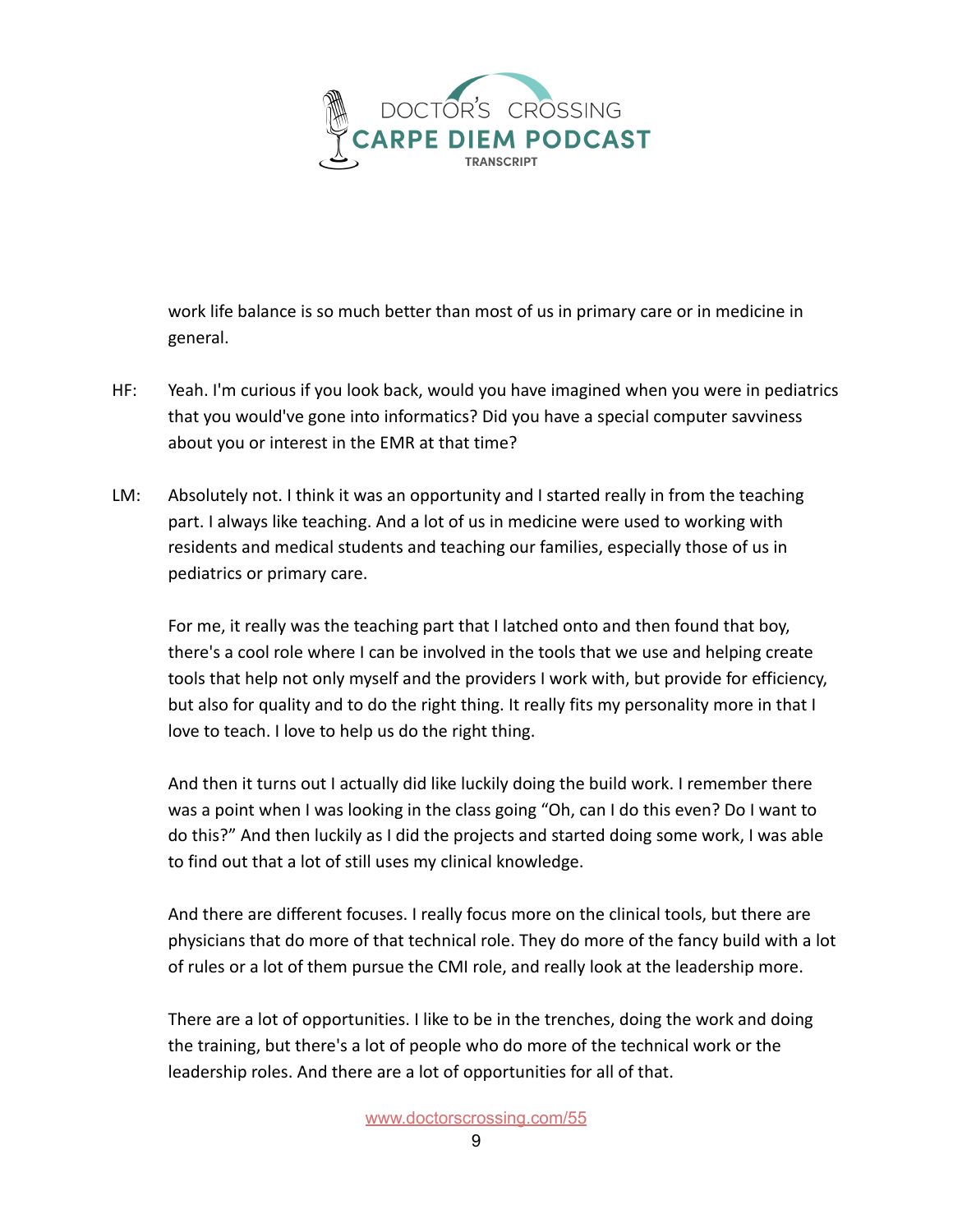

- HF: This is a great story, again, because you didn't necessarily decide to go into informatics. You were saying yes to an opportunity to try something out, which I think is a good message. You brought in that teacher in you and it led to something you hadn't really predicted. If a physician is out there listening and wondering, "Hmm. Maybe I would like to explore this." What are some steps they could take to start looking into informatics?
- LM: Yeah. I think the first thing is to approach your organization. Because we're all using these electronic health records and there's people doing the work. In some areas they may have a provider builder program already or something similar, or they may just work with analysts and sometimes just approach them and show an interest.

Most organizations have either a chief medical and informatics officer or reaching out to your direct leader even and seeing are there opportunities already that are happening? And if not, maybe just reaching out to them to show them an interest that you have. But there are other more official ways to do this as well.

Luckily for me, I kind of made it just happen through my organization, getting the training through Epic and with my hospital. But I did look at some other options and decided that for me at this point, I don't need to pursue them. But you can look online to find specific courses for health informatics. There are different master's degrees, there are some online options that you can do. And most of them can be done part-time so you continue your clinical work while you're figuring things out, is this right for me?

And then I'm going to let you talk a little bit more about some of the other organizations that are out there that I did not end up pursuing, but had things not fallen or come to my plate as they did, I would've definitely been reaching out and looking at some of these other organizations that are out.

HF: Yeah. And I like this because we often think we have to go do, like say a board certification, like there is the informatics board certification and there's certificate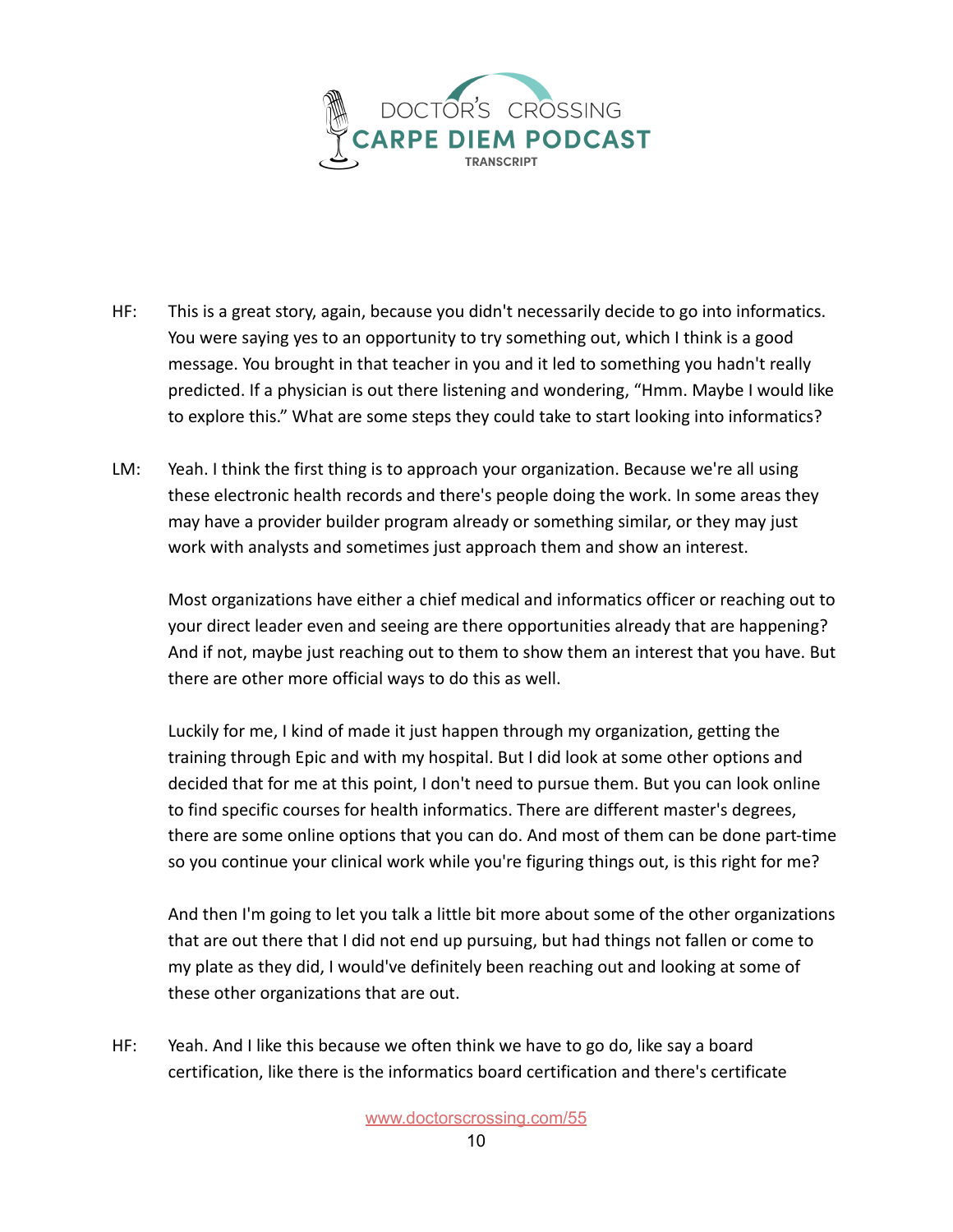

courses and master's programs, but you show that you can also get practical experience and that's just as valuable.

But in terms of exploring opportunities, there are these organizations that have conferences and also have courses that you can take. One is AMIA - The American Medical Informatics Association. They have an annual conference that's coming up in May of 2022 in Houston. And the HIMMS. This is a gigantic informatics organization. I went to their conference once when it was in New Orleans. It's worth it to even just go for the displays of the different EMR companies, but they're going to have a conference in March of 2022. And I will link to these in show notes. You can check them out if you're interested.

LM: Yeah. And the more we talk about that, it's something that even though I'm happy where I am, and I'm not really seeking a leadership role, part of me still wants to look at some other opportunities down the line. I'm maybe one of those people that even though I have a great job, I kind of want to travel again. I kind of want to do some other things.

And I can probably do a lot of that with what I have now, but I think the HIMSS conference and if I reach out to them, I think I might just look into that. Because I can see myself again, I'd like to maybe become a consultant or even maybe work with Epic, but really maybe do something more independent. There are some LinkedIn groups specifically for Epic, but I'm assuming there's some more general ones or on the other clinical electronic health records.

I found an amazing opportunity or someone found me through LinkedIn that I ended up not taking because this was kind of when things were starting to work out with my organization. But there was an organization in another state that was looking for someone like me.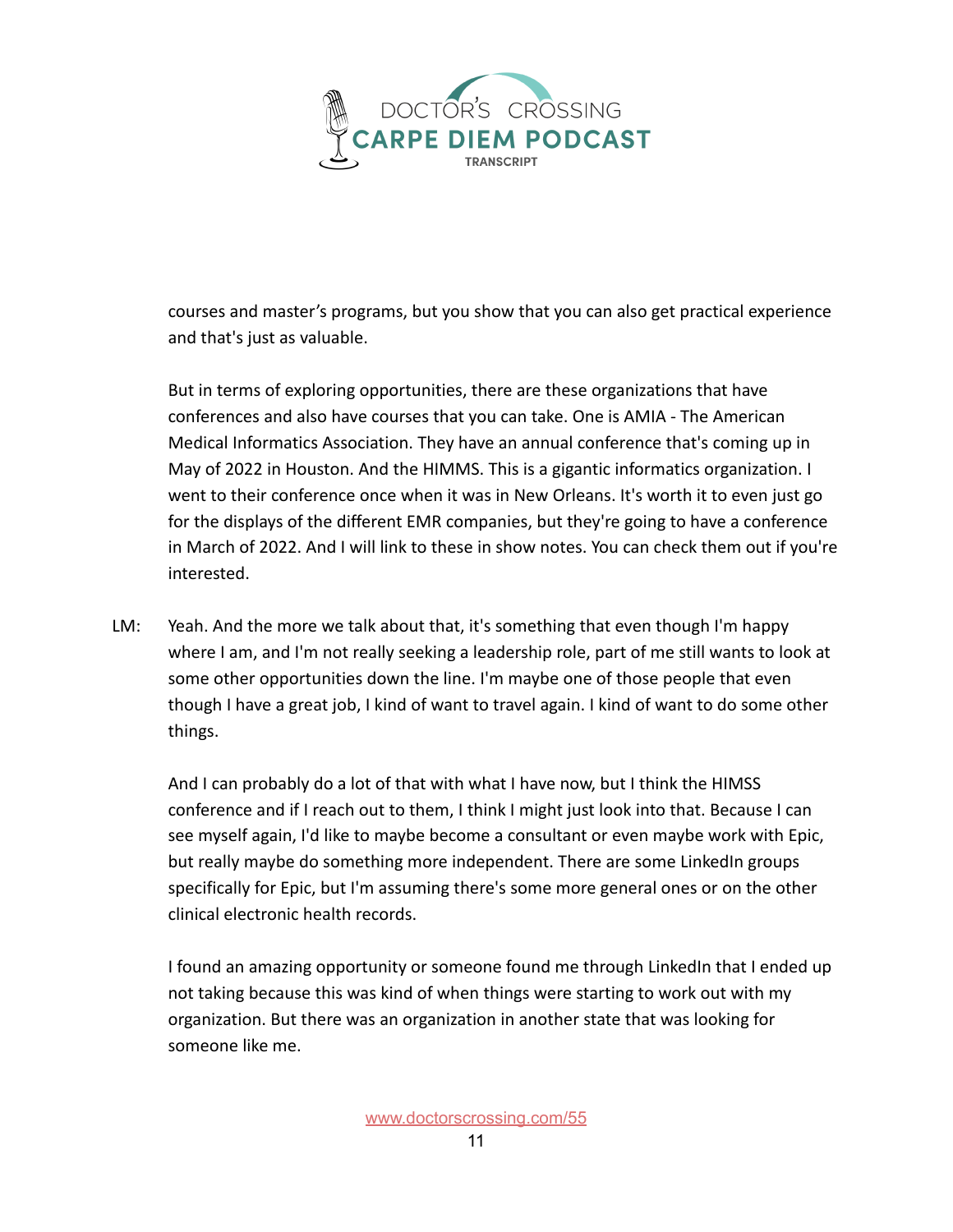

And at one point, just as a really cool thing to tell people is they actually told me, "Give them a number that I would take." In other words, a salary number to consider. It may not be the most lucrative career out there, but it could be there. If you fit that position someone's looking for, there can be some great opportunities out there.

And there's still a lot of organizations and things going up on electronic health records for changing electronic health records, changing vendors. I've seen dental clinics now going up and podiatrists. There are a lot of opportunities, I think even to get there from the get go, but there's optimization all the time. So, you're not too late if you're still interested.

- HF: I love that. We often think we've missed the ball and it's too late and why didn't I do this a long time ago. But informatics is here to stay. And there's so many opportunities if this is something you want to check out. We're getting close to wrapping up here. And I'm curious if you have an additional point you'd like to make or something you'd like to tell the listeners about, even about your own journey.
- LM: Yeah. I could go on for days as Heather probably knows, but there are a couple of key things that I kind of think about when I think about my journey. One is, like we mentioned, patience and persistence. You have to be a little bit of both, but I couldn't be where I am now, if I wasn't persistent.

You have to make things happen. None of this would've happened if I didn't really jump on opportunities, seek out opportunities, look and find resources. And then speaking of resources, Heather really helped me not only with concrete ways to make this happen, but really helping validate where I was and that I'm not alone and helping me really look at myself and what fits me.

And part of this also was not only changing the external situation that I was in. Not only getting a new job or a new role, but I also had to make some internal changes. I had to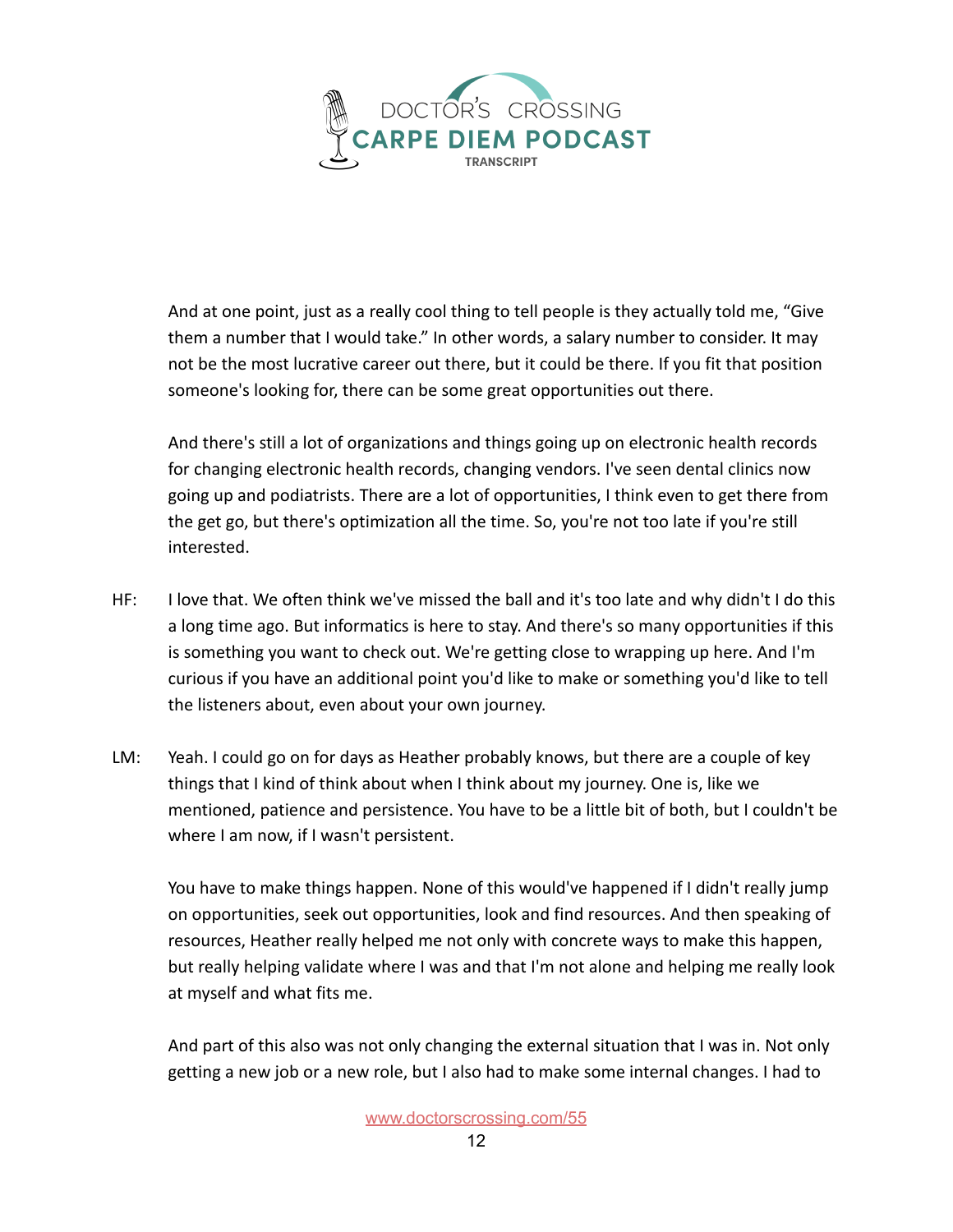

realize "What are my strengths? What are my weaknesses? What do I struggle with?" And then that helped me kind of realize maybe what I wanted, but I also had to make some changes.

And talking with Heather really helped identify some of those things. And then I ended up working with a counselor to really help me deal with my anxieties and some of this fear, because even though it sounds like things kind of came to me, I got some lucky breaks.

There were definitely some times where I was, like I said, in that nowhere zone where I didn't really fit in anywhere. I didn't fit in dermatology. I didn't fit in pediatrics. I didn't know about these roles that were going to come to me or that were going to happen. I had to deal with a lot of stress and fear and anxiety and get some of that confidence.

And now when I talk to people, I see my future so bright. And if I look at my CV, I haven't had to update it in a while because I haven't been looking, but there's so much on there that I can go to so many places. And like I said, I still may look for more avenues to get more education or get more resources behind me so that when I am ready to take it on the road, I can go even further. The future is bright.

HF: This is beautiful. Thank you for those words. I really loved working with you. And I saw how hard you were working to make this happen. I'm really proud of you. And I love that you brought out the internal and the external part of this process.

I believe that our internal state is often reflected externally and vice versa. And as we work on ourselves and deal with those anxieties and the fears and also ways we may not be showing up for ourselves ideally, the external shifts. So, they do correlate with each other.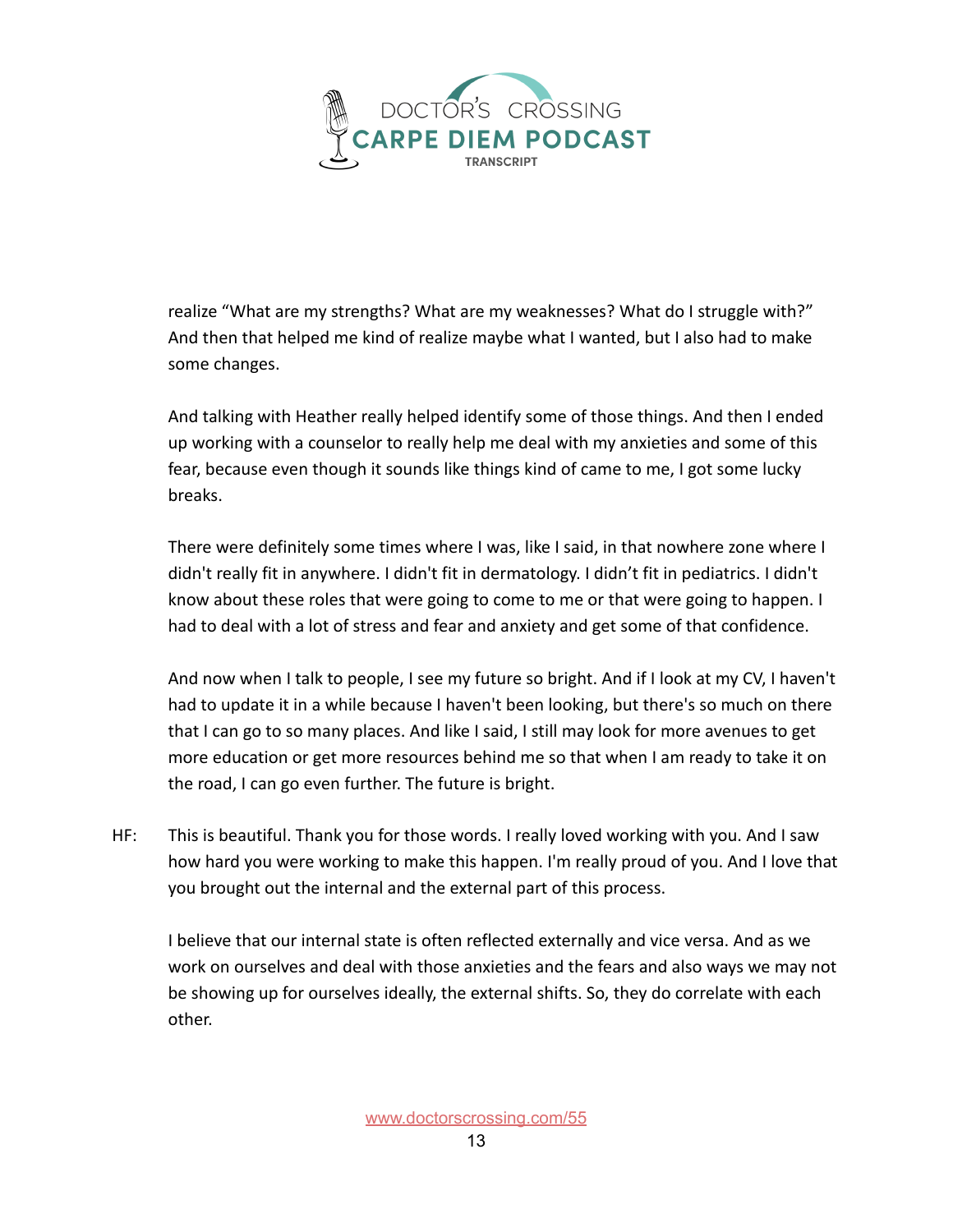

And that work you do with a therapist or whether you work with a coach or even just working on your own has huge value. It's not just about all these concrete things like getting on LinkedIn and figuring out your skillset, but it's saying, "Who am I? What really matters to me? And what do I want to contribute to this world?" And it takes some time to sort of get through all the noise and the fears to sink into that place because when you are really coming from that place of "I'm doing what I'm meant to do in this world," it's powerful, you get confidence and it also leads you in the right direction. It is your internal compass. Thank you for sharing that, Laura.

LM: Yeah. You're welcome. And thank you. And it's funny because whenever there's feedback on my role, again, I'm working in an organization that is so supportive, but pretty much everybody says how they can see how much I love what I do. I love what I do and I take so much pride in it.

And so, when what I do helps us treat our patients better and treat ourselves better. The electronic health record is so involved in physician burnout. It's one of the top three things I think usually contributes. If I can help our patients, our providers, everybody in this role, even though some physicians think that maybe I'm not doing as much for the world if I'm not practicing clinically as much or not at all, you are still contributing.

And then the cool thing is that I'm still using everything I've learned over the years. And even the research fellowship that didn't end up leading to what I thought it would be, it still helped me. And even the dermatology experience helped me in urgent care. I think it's just that so many things come together. It doesn't have to be as concrete as this is what I'm doing. You learn over the years just all builds together.

HF: Yes. And also, I'm so glad you said that even if you're not seeing patients, if you're doing something that makes you happy, you come alive, you bring this incredibly positive energy that's constructive and does a lot of good for the world. That's really what to think about. You're going to do the most and be the best person you can be when